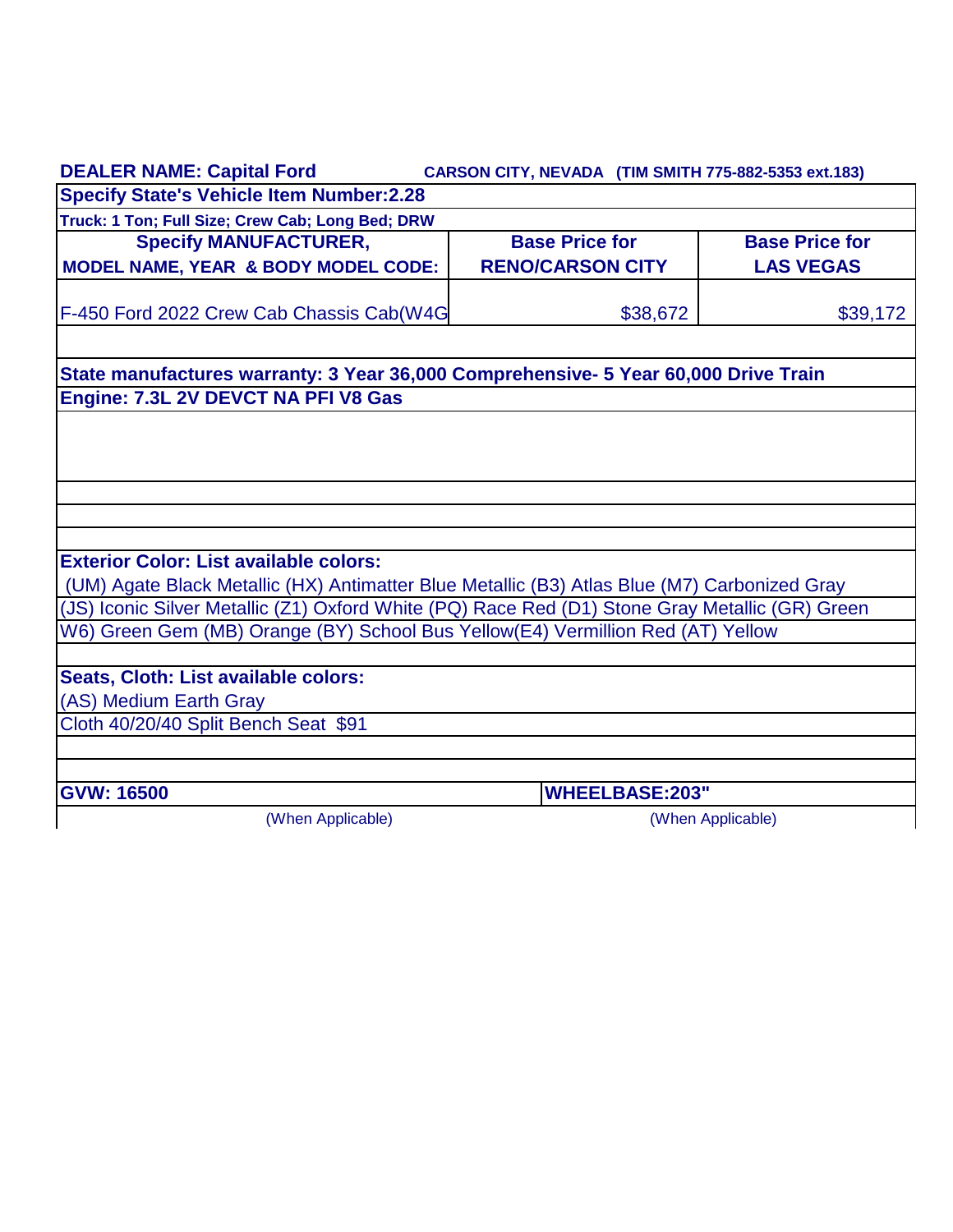## **OPTION PACKAGE PAGE ~ FLEET**

(Use separate page for each package)

#### **CAPITAL FORD (TIM SMITH 775-882-5353 ext.183)**

\$

**DEALER NAME\_\_\_\_\_\_\_\_\_\_\_\_\_\_\_**

**Specify State's Vehicle Item Number:**

**Option Package Name/Code:** (i.e. 1.1 Sedan: Full size; 4 door; 6 passenger)

List Equipment Features Below:

XLT 2WD=\$4547

40/20/40 Cloth Bench seat, AM/FM CD, Carpet Floor, Cruise, Power Windows - Locks - Mirrors, Heated Tow Mirrors, Trailer Brake Controller, SYNC Communications